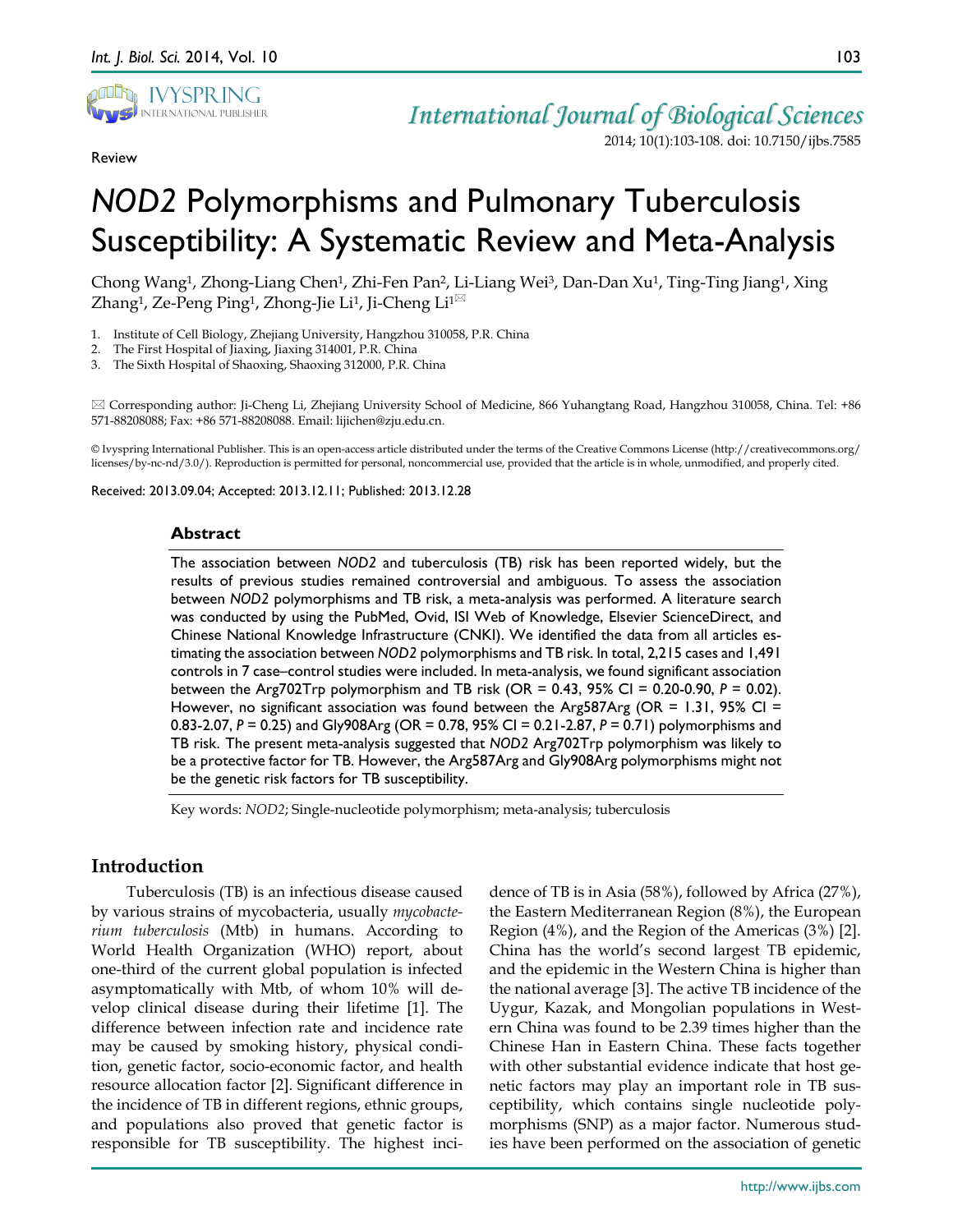variants with TB susceptibility including *TLR 2* [4], *CTLA 4* [5], *MRC1* [6], and *PTPN22* [7] SNPs.

Innate immunity is the first line of defense against Mtb. Pattern recognition receptors (PRRs) can recognize pathogen-associated molecular patterns of Mtb, causing macrophages activation and triggers an immune response. Toll-like receptors (TLR) and NOD-like receptors (NLR) are two main kinds of PRRs. NOD2 is a member of the NLR family located on chromosome 16q21. It has been shown to recognize muramyl dipeptide (MDP), a component of bacterial cell wall peptidoglycan (PGN), by Leucine-rich repeat (LRR) region. Upon recognition of agonist, NOD2 self-oligomerize to activate RICK via CARD-CARD interactions. RICK is then able to activate the IKK complex, which in turn activate NF-κB that ultimately induces pro-inflammatory cytokine transcription to clear intracellular bacteria [8]. Austin et al. [9] sequenced *NOD2* gene and found that Pro268Ser, Arg702Trp, and Ala725Gly were significantly associated with TB disease. Pro268Ser was found to be a susceptible SNP that can lead to nucleotide mutation resulting in amino acid changes, thereby changing the protein structure, thus affecting African Americans' TB incidence. But, no association between Arg702Trp, Gly908Arg and 3020insC of the *NOD2* gene and TB was found in the Gambia population [10].

Many studies have reported the association between *NOD2* polymorphisms and TB. However, the results are inconsistent and inconclusive due to limited sample sizes and different study populations. Therefore, in this article, we performed a systematic review and meta-analysis, based on literature identification until  $17<sup>th</sup>$  July 2013 to summarize the associations between these polymorphisms and TB susceptibility.

# **Materials and Methods**

#### **Selection of Studies in Meta-analysis**

We searched the PubMed, Ovid, ISI Web of Knowledge, Elsevier ScienceDirect, and Chinese National Knowledge Infrastructure (CNKI) to identify studies of the association between TB susceptibility and NOD2 polymorphisms until 17th July 2013. The key words were: 'Mycobacterium tuberculosis' or 'tuberculosis' in combination with 'polymorphism' or 'variant' or 'genotype' or 'allele' or 'mutation', in combination with 'Nucleotide binding oligomerization domain containing 2' or 'NOD2' or 'CARD15' or 'CD' or 'ACUG' or 'BLAU' or 'IBD1' or 'NLRC2' or 'NOD2B' or 'CLR16.3' or 'PSORAS1'. The search results were limited to English and Chinese language articles. All retrieved titles and abstracts were examined for relevant studies. Inclusion criteria of our study were: 1) case control studies of unrelated individuals; 2) evaluation of *NOD2* polymorphisms and TB susceptibility; 3) genotype distribution in both cases and controls were available. Exclusion criteria were: 1) study design based on family or sibling pairs; 2) genotype frequencies not reported; and 3) data from reviews and abstracts. Additional studies were also identified by hand searching reference lists of original studies and review articles including meta-analysis. The systematic review process is described in the flowchart of Figure 1.



**Figure 1.** Flow chart showing the study selection procedure. Ovid: Ovid MEDLINE; ISI WoK: ISI Web of Knowledge; SD: Elsevier ScienceDirect; CNKI: China National Knowledge Infrastructure.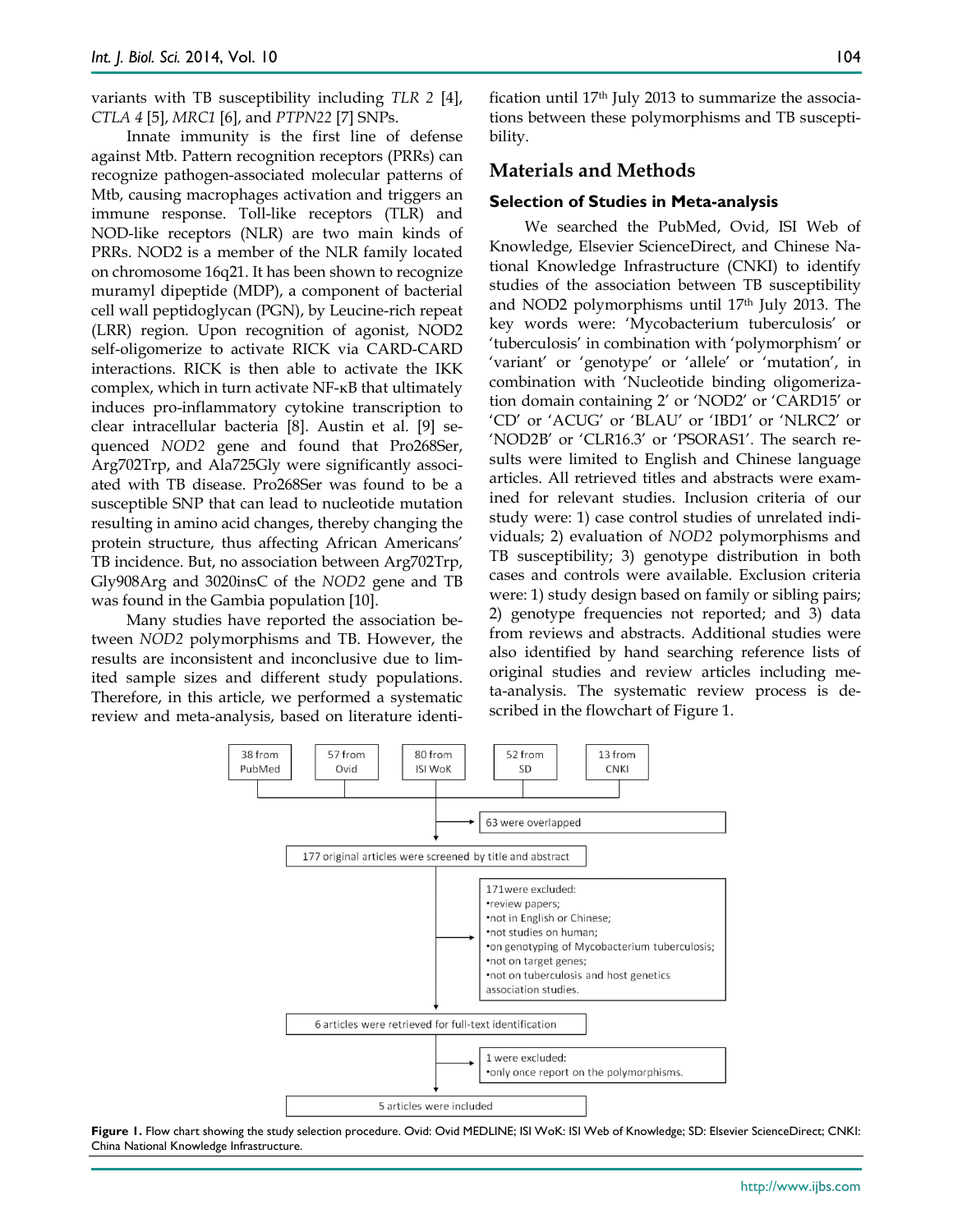#### **Data Extraction**

All of the publications were assessed independently by two reviewers. For all studies, two reviewers extracted the following data from original publications: first author and year of publication; distribution of genotypes for each polymorphism among cases and controls; characteristics of the study design and the study population (study base, numbers and mean age of cases and controls, TB diagnosis, HIV status, source of controls, matching criteria and host ethnicity).

#### **Bias Exclusion**

Publication bias was evaluated by Begg's test and Egger's test [11, 12]. Bias in location of studies, English language bias, and database bias was excluded by searching both English and Chinese database.

#### **Statistical Analyses**

Hardy-Weinberg Equilibrium (HWE) was examined in controls by asymptotic Pearson's Chi-square test for each polymorphism in each study. The association between polymorphism and TB was estimated by means of odds ratios (OR) and corresponding 95% confidence intervals (CI) comparing cases to controls. Study heterogeneity was tested by the  $Q$  test and  $I<sup>2</sup>$  test [13], and the heterogeneity was considered significant if *P*-value was less than 0.05 or  $I^2$  > 50%. Fixed-effects models were adopted when *P*-value was more than 0.05; otherwise random-effects models were used. Statistical analyses were carried out using the Stata/SE 12.0 (College Station, TX, USA) and the Review Manager 5.1 software (Oxford, England).

#### **Results**

#### **Characteristics of Included Studies**

A total of 240 articles were achieved by literature search. As shown in Figure 1, after excluding those overlapped abstracts between the databases, 177 abstracts were retrieved for detailed evaluation. Six articles were left after removing 171 unsuitable articles, and one of them was excluded because its SNP was only once reported. Finally, 7 studies from 5 articles [9, 10, 14-16] were included in this review and meta-analysis. Among them, there were four studies for *NOD2* Arg587Arg, seven studies for *NOD2* Arg702Trp, and four studies for *NOD2* Gly908Arg. Otherwise, there was only one study for SNPs such as Ala140Thr, Pro268Ser, Val955Ile, and 3020insC, which was eliminated. As shown in Table 1, the study participants were from diverse descents including American, African, and Asian. The pooled sample size was 3,706 (2,215 cases and 1,491 controls). The genotype and allele distributions of all the polymorphisms are shown in Table 2.

### **Quantitative Data Synthesis**

#### *NOD2* Arg587Arg polymorphism

Four case-control studies (802 cases and 567 controls) on the relationship between the *NOD2* Arg587Arg polymorphisms and the risk of TB were analyzed. We analyzed the heterogeneity of G vs. T for all studies and the value of  $\chi^2$  was 5.90 with 2 degrees of freedom and  $P = 0.05$ . I<sup>2</sup>, another index of the test of heterogeneity, was 66%, suggesting a high heterogeneity. Thus, we chose the random-effect model to synthesize the data. Overall, no association was found in the allelic frequency with TB risk (OR = 1.31, 95% CI = 0.83-2.07, *P* = 0.25) (Figure 2A).

**Table 1.** Characteristics of the 7 studies included in the meta-analysis.

| Author         | Year | Country                           | Ethnicity         |                   | Age, years mean ± SD or mean<br>(range) |       | Samples, n | <b>Genotying method</b>            |
|----------------|------|-----------------------------------|-------------------|-------------------|-----------------------------------------|-------|------------|------------------------------------|
|                |      |                                   |                   | Cases             | Controls                                | Cases | Controls   |                                    |
| Austin et al   | 2007 | <b>United States</b>              | African Americans | $46.5 \pm 12.9$   | $45.4 \pm 10.6$                         | 377   | 187        | PCR-sequencing                     |
| Möller et al   | 2006 | South Africa                      | South Africans    | $34 \pm 14.8$     | $27 \pm 12.3$                           | 432   | 482        | Taq Man SNP gen-<br>otyping assays |
| Singh et al    | 2012 | Northern Indian Indians<br>states |                   | $33.18 \pm 13.29$ | $36.85 \pm 12.6$                        | 263   | 122        | PCR-RFLP                           |
| Stockton et al | 2004 | Gambia                            | Gambians          | $36(19-58)$       | $32(18-50)$                             | 320   | 320        | PCR-RFLP.<br><b>PCR-FRET</b>       |
| Zhao et al a   | 2012 | China                             | Chinese Han       | $36.47 \pm 15.73$ | $37.02 \pm 15.29$                       | 219   | 215        | PCR-sequencing                     |
| Zhao et al b   | 2012 | China                             | Chinese Uygur     | $28.8 \pm 10.1$   | $30.1 \pm 8.9$                          | 86    | 72         | PCR-sequencing                     |
| Zhao et al c   | 2012 | China                             | Chinese Kazak     | $28.8 \pm 10.1$   | $37.02 \pm 15.29$                       | 120   | 93         | PCR-sequencing                     |

PCR = polymerase chain reaction; RFLP = restriction fragment length polymorphism; FRET = fluorescence resonance energy transfer.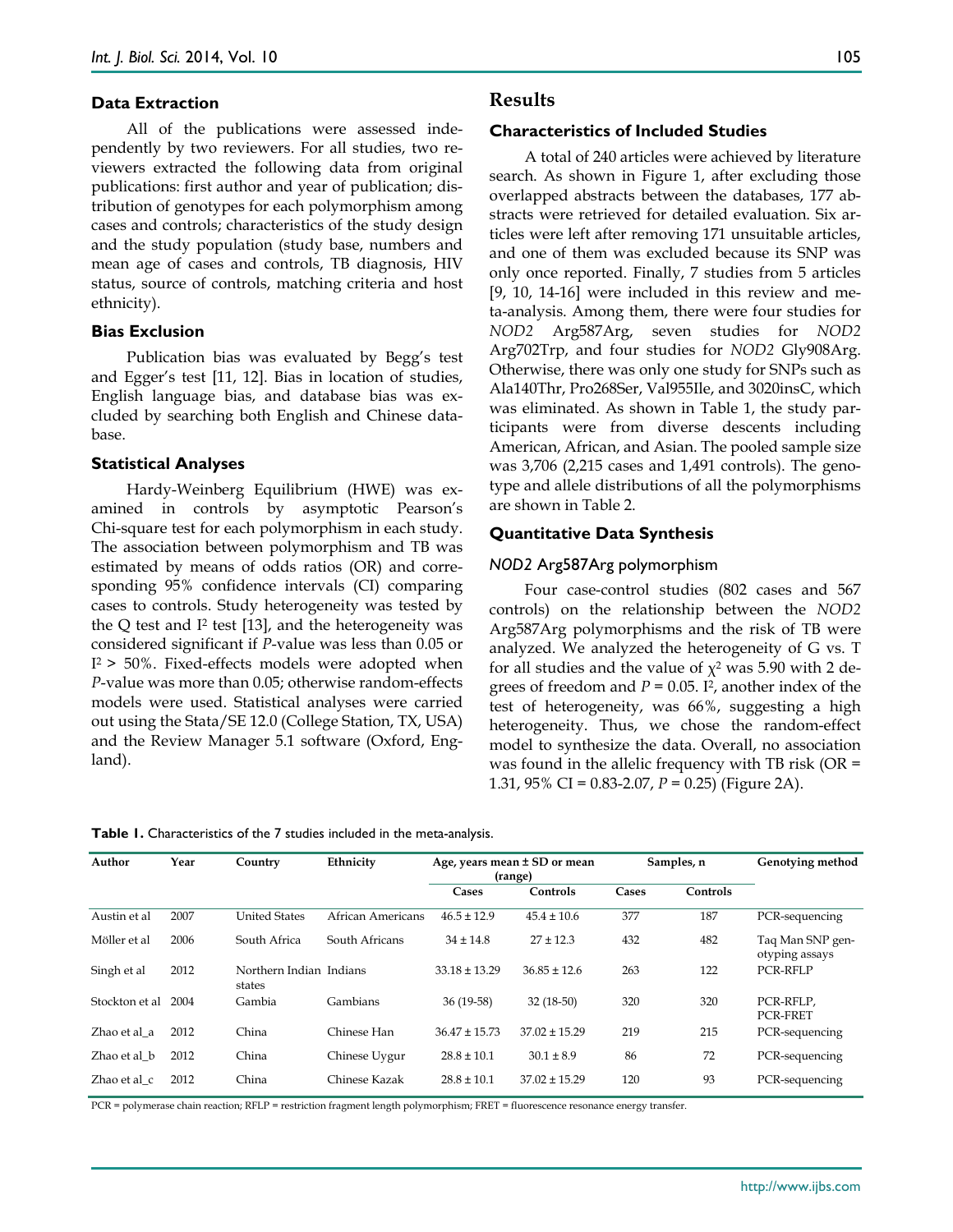# **Table 2.** Genotype and allele distribution of *NOD2* polymorphisms in TB and controls.

| <b>SNP</b>     | Study          | Cases     |                |                |              |              | Controls |           |                |     |                | <b>HWEP</b> |
|----------------|----------------|-----------|----------------|----------------|--------------|--------------|----------|-----------|----------------|-----|----------------|-------------|
|                |                | <b>TT</b> | TG             | GG             | T            | G            | TT       | TG        | GG             | т   | G              |             |
| NOD2 Arg587Arg | Austin et al   | 377       | $\Omega$       | $\Omega$       | 754          | $\Omega$     | 187      | $\Omega$  | $\Omega$       | 374 | $\mathbf{0}$   |             |
|                | Zhao et al a   | 160       | 53             | $\overline{4}$ | 377          | 61           | 185      | 28        | $\overline{2}$ | 398 | 32             | 0.423       |
|                | Zhao et al b   | 49        | 29             | 8              | 127          | 45           | 37       | 29        | 6              | 103 | 41             | 0.925       |
|                | Zhao et al c   | 65        | 147            | 8              | 177          | 63           | 56       | 32        | 5              | 144 | 42             | 0.878       |
|                |                | CC        | <b>CT</b>      | <b>TT</b>      | $\mathsf{C}$ | T            | CC       | <b>CT</b> | <b>TT</b>      | C   | T              |             |
| NOD2 Arg702Trp | Austin et al   | 372       | 5              | $\mathbf{0}$   | 749          | 5            | 187      | 9         | $\Omega$       | 365 | 9              | 0.742       |
| rs2066844      | Möller et al   | 421       | 6              | $\mathbf{0}$   | 848          | 6            | 468      | 11        | $\Omega$       | 947 | 11             | 0.799       |
|                | Singh et al    | 263       | $\Omega$       | $\mathbf{0}$   | 526          | $\mathbf{0}$ | 122      | $\Omega$  | $\Omega$       | 244 | $\mathbf{0}$   |             |
|                | Stockton et al | 192       | $\Omega$       | $\mathbf{0}$   | 384          | $\mathbf{0}$ | 192      | $\Omega$  | $\mathbf{0}$   | 384 | $\mathbf{0}$   |             |
|                | Zhao et al a   | 217       | $\Omega$       | $\mathbf{0}$   | 434          | $\mathbf{0}$ | 215      | $\Omega$  | $\Omega$       | 430 | $\mathbf{0}$   |             |
|                | Zhao et al b   | 86        | $\Omega$       | $\mathbf{0}$   | 172          | $\Omega$     | 72       | $\Omega$  | $\mathbf{0}$   | 144 | $\mathbf{0}$   |             |
|                | Zhao et al c   | 120       | $\Omega$       | $\Omega$       | 240          | $\Omega$     | 93       | $\Omega$  | $\Omega$       | 186 | $\Omega$       |             |
|                |                | GG        | GC             | CC             | G            | C            | GG       | GC        | CC             | G   | C              |             |
| NOD2 Gly908Arg | Austin et al   | 377       | $\Omega$       | $\mathbf{0}$   | 754          | $\Omega$     | 187      | $\Omega$  | $\Omega$       | 374 | $\mathbf{0}$   |             |
| rs2066845      | Möller et al   | 426       | $\overline{2}$ | $\mathbf{0}$   | 854          | 2            | 476      | 4         | $\Omega$       | 956 | $\overline{4}$ | 0.927       |
|                | Singh et al    | 260       | 3              | $\Omega$       | 523          | 3            | 121      |           | $\Omega$       | 243 | $\mathbf{1}$   | 0.926       |
|                | Stockton et al | 192       | $\Omega$       | $\mathbf{0}$   | 384          | $\Omega$     | 192      | $\Omega$  | $\Omega$       | 384 | $\Omega$       |             |

HWE: Hardy-Weinberg Equilibrium.

 $\overline{A}$ 

|                                                                                                          | Case |      | Control |      |                                  | Odds Ratio          |                                     | Odds Ratio            |     |
|----------------------------------------------------------------------------------------------------------|------|------|---------|------|----------------------------------|---------------------|-------------------------------------|-----------------------|-----|
| Study or Subgroup                                                                                        |      |      |         |      | Events Total Events Total Weight | M-H, Random, 95% CI |                                     | M-H, Random, 95% CI   |     |
| Austin 2007                                                                                              | 0    | 754  | 0       | 374  |                                  | Not estimable       |                                     |                       |     |
| Zhao 2012 a                                                                                              | 61   | 438  | 32      | 430  | 34.0%                            | 2.01 [1.28, 3.16]   |                                     |                       |     |
| Zhao 2012 b                                                                                              | 45   | 172  | 41      | 144  | 31.8%                            | 0.89 [0.54, 1.46]   |                                     |                       |     |
| Zhao 2012 c                                                                                              | 63   | 240  | 42      | 186  | $34.2\%$                         | 1.22 [0.78, 1.91]   |                                     |                       |     |
| Total (95% CI)                                                                                           |      | 1604 |         | 1134 | $100.0\%$                        | 1.31 [0.83, 2.07]   |                                     |                       |     |
| Total events                                                                                             | 169  |      | 115     |      |                                  |                     |                                     |                       |     |
| Heterogeneity: Tau <sup>2</sup> = 0.11; Chi <sup>2</sup> = 5.90, df = 2 (P = 0.05); l <sup>2</sup> = 66% |      |      |         |      |                                  |                     |                                     |                       |     |
| Test for overall effect: $Z = 1.14$ (P = 0.25)                                                           |      |      |         |      |                                  |                     | 0.1<br>0.01<br>Favours experimental | 10<br>Favours control | 100 |

# $\sf B$

|                                                                        | Case |      | Control                   |      |           | Odds Ratio         |      |                                            | Odds Ratio         |    |     |
|------------------------------------------------------------------------|------|------|---------------------------|------|-----------|--------------------|------|--------------------------------------------|--------------------|----|-----|
| Study or Subgroup                                                      |      |      | Events Total Events Total |      | Weight    | M-H, Fixed, 95% CI |      |                                            | M-H. Fixed, 95% CI |    |     |
| Austin 2007                                                            | 5    | 754  | 9                         | 374  | 53.7%     | 0.27 [0.09, 0.81]  |      |                                            |                    |    |     |
| Möller 2006                                                            | 6    | 854  | 11                        | 958  | 46.3%     | 0.61 [0.22, 1.65]  |      |                                            |                    |    |     |
| Singh 2012                                                             | 0    | 526  | 0                         | 244  |           | Not estimable      |      |                                            |                    |    |     |
| Stockton 2004                                                          | 0    | 384  | 0                         | 384  |           | Not estimable      |      |                                            |                    |    |     |
| Zhao 2012 a                                                            | 0    | 434  | 0                         | 430  |           | Not estimable      |      |                                            |                    |    |     |
| Zhao 2012 b                                                            | 0    | 172  | 0                         | 144  |           | Not estimable      |      |                                            |                    |    |     |
| Zhao 2012 c                                                            | 0    | 240  | 0                         | 186  |           | Not estimable      |      |                                            |                    |    |     |
| Total (95% CI)                                                         |      | 3364 |                           | 2720 | $100.0\%$ | 0.43 [0.20, 0.90]  |      |                                            |                    |    |     |
| Total events                                                           | 11   |      | 20                        |      |           |                    |      |                                            |                    |    |     |
| Heterogeneity: Chi <sup>2</sup> = 1.14, df = 1 (P = 0.28); $1^2$ = 13% |      |      |                           |      |           |                    |      |                                            |                    |    |     |
| Test for overall effect: $Z = 2.25$ (P = 0.02)                         |      |      |                           |      |           |                    | 0.01 | 0.<br>Favours experimental Favours control |                    | 10 | 100 |

 $\mathsf C$ 

|                                                                                | Case | Control |    |      |                                  | Odds Ratio         | Odds Ratio |                                                        |                    |    |     |
|--------------------------------------------------------------------------------|------|---------|----|------|----------------------------------|--------------------|------------|--------------------------------------------------------|--------------------|----|-----|
| Study or Subgroup                                                              |      |         |    |      | Events Total Events Total Weight | M-H, Fixed, 95% CI |            |                                                        | M-H, Fixed, 95% CI |    |     |
| Austin 2007                                                                    | 0    | 754     | U. | 374  |                                  | Not estimable      |            |                                                        |                    |    |     |
| Möller 2006                                                                    |      | 856     | 4  | 960  | 73.5%                            | 0.56 [0.10, 3.06]  |            |                                                        |                    |    |     |
| Singh 2012                                                                     | 3    | 526     |    | 244  | 26.5%                            | 1.39 [0.14, 13.47] |            |                                                        |                    |    |     |
| Stockton 2004                                                                  |      | 384     | 0  | 384  |                                  | Not estimable      |            |                                                        |                    |    |     |
| Total (95% CI)                                                                 |      | 2520    |    | 1962 | 100.0%                           | 0.78 [0.21, 2.87]  |            |                                                        |                    |    |     |
| Total events                                                                   | 5    |         | 5  |      |                                  |                    |            |                                                        |                    |    |     |
| Heterogeneity: Chi <sup>2</sup> = 0.40, df = 1 (P = 0.53); l <sup>2</sup> = 0% |      |         |    |      |                                  |                    |            |                                                        |                    |    |     |
| Test for overall effect: $Z = 0.37$ (P = 0.71)                                 |      |         |    |      |                                  |                    | 0.01       | 0 <sub>1</sub><br>Favours experimental Favours control |                    | 10 | 100 |

**Figure 2.** Forrest plot of the association between NOD2 and TB risk in allele comparison. OR: odds ratio; CI: confidence interval; df: degrees of freedom. A: G vs. T of NOD2 Arg587Arg ; B: T vs. C of NOD2 Arg702Trp; C: C vs. G of NOD2 Gly908Arg.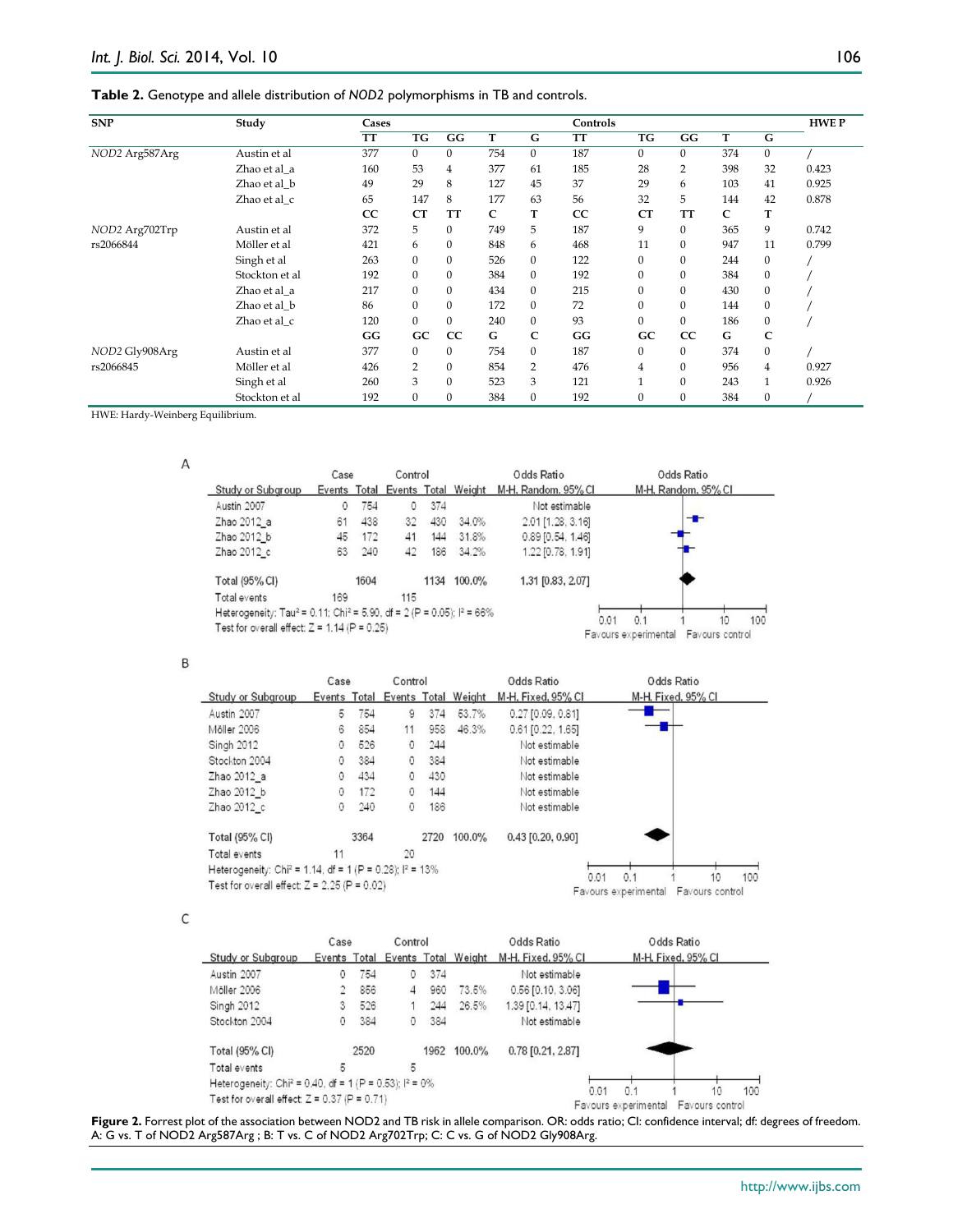#### *NOD2* Arg702Trp polymorphism

Seven case-control studies (2,215 cases and 1,491 controls) were included in the meta-analysis on the relationship between the *NOD2* Arg702Trp polymorphisms and the risk of TB. As shown in Figure 2B, the heterogeneity of T vs. C for all the studies was analyzed. The  $\chi^2$  value was 1.14, with 1 df and  $P =$ 0.28, while I2 was 13%, suggesting a low heterogeneity. Thus, we chose the fixed-effect model, and found that the individuals who carried the T allele may have a decreased risk of TB (OR = 0.43, 95% CI = 0.20-0.90, *P* = 0.02) (Figure 2B).

#### *NOD2* Gly908Arg polymorphism

Four case-control studies (1,392 cases and 1,111 controls) on the relationship between the *NOD2* Gly908Arg polymorphisms and the risk of TB were included in the meta-analysis. The results on this polymorphism indicated that the C allele had no significant association to TB susceptibility as compared to the G allele under the fixed-effects models (OR = 0.78, 95% CI = 0.21-2.87, *P* = 0.71) (Figure 2C).

#### Publication Bias

Publication bias was analyzed by using the Begg's test and Egger's test. The publication bias by Begg's test showed no significant publication bias in *NOD2* Arg587Arg, Arg702Trp, and Gly908Arg (*P* = 1.000, *P* = 1.000, *P* = 1.000). Then, Egger's test was also used. For *NOD2* Arg587Arg polymorphism, the *P* value of Egger's test was 0.520. The results still did not suggest any evidence of publication bias.

#### Sensitivity Analysis

Sensitivity analysis was performed by sequentially excluding individual studies. After sequentially excluding each case-control study, statistically similar results were obtained for G vs. T of Arg587Arg, T vs. C of Arg702Trp, and C vs. G of Gly908Arg, indicating that our data were stability and liability in this meta-analysis.

# **Discussion**

In this study, we found that *NOD2* SNPs show different effects on the incidence of TB. The meta-analysis revealed an association between the Arg702Trp T allele and TB protection. At the same time, different ethnicity groups contribute to different TB susceptibility, such as Arg587Arg G allele is a TB risk SNP in Chinese Han while having no association with Kazak and Uygur. However, the Gly908Arg polymorphism did not show significant association with TB.

NOD2 is a kind of PRRs, which can identify Mtb invasion in cells. A recent report indicates that NOD2 and TLR pathways are non-redundant in the recognition of Mtb, but can synergize to induce a robust pro-inflammatory response [17]. In addition, it has been shown in bone marrow-derived murine macrophages (BMMs) that RIP2 polyubiquitination occurs during Mtb incubation in a NOD2-dependent manner [18]. Brooks et al. [19] also found that NOD2 in human macrophages can not only control the pro-inflammatory cytokine response, but also control the proliferation of Mtb. According to the importance of NOD2 in Mtb infection, we suggested that Arg587Arg, Arg702Trp, and Gly908Arg polymorphisms may be associated with TB susceptibility.

Arg587Arg is located on the winged helix and superhelical domain of the NOD2 protein coding by exon 4 and linked to the NACHT domain for synonymous mutation. Sato et al. [20] found that Arg587Arg G allele was associated with significantly better lung function in pulmonary sarcoidosis. In addition, Arg587Arg G allele has also been found to be a protective site of inflammatory bowel disease [21]. Several studies have revealed a substantial contribution of synonymous SNPs to human disease risk [22]. We suggested that Arg587Arg may be associated with susceptibility to TB in the Chinese Han population. However, in our meta-analysis, Arg587Arg GT genotype is a TB risk factor in Chinese Han, but not in Kazak and Uygur, with the fact that this SNP even do not exist in African Americans. The reasons for the difference were unclear, but the differences in the polymorphisms frequency and the differences in the infected Mtb strains might contribute to this heterogeneity.

Arg702Trp is also located in the exon 4, a missense mutation coding for LRR. Austin et al. [9] showed that the C to T change on Arg702Trp is a protective factor for African Americans, but, Möller et al. [15] indicated that the site has nothing to do with the incidence of TB in South Africa. In this meta-analysis, we found that Arg702Trp is a protective factor for the incidence of TB (OR =  $0.43$ ,  $95\%$  CI = 0.20-0.90,  $P = 0.02$ ), although it appears only in the African population in limited articles. This SNP can lead to an amino acid changes, from a low hydrophobic arginine to a high hydrophobic tryptophan. Articles showed Arg702Trp did not change the membrane localization function of NOD2 protein [23], with the normal MDP-induced NF-κB activation [24]. Because of the location of Arg702Trp, we speculated that Arg702Trp could reinforce the LRR combination with MDP, making it easier to clear intracellular Mtb.

Gly908Arg is also a missense mutation coding for LRR, which is located in the exon 8. Literature showed that Gly908Arg expressed in HEK293T cells reveals defects in NF-κB transcription [25, 26], leading